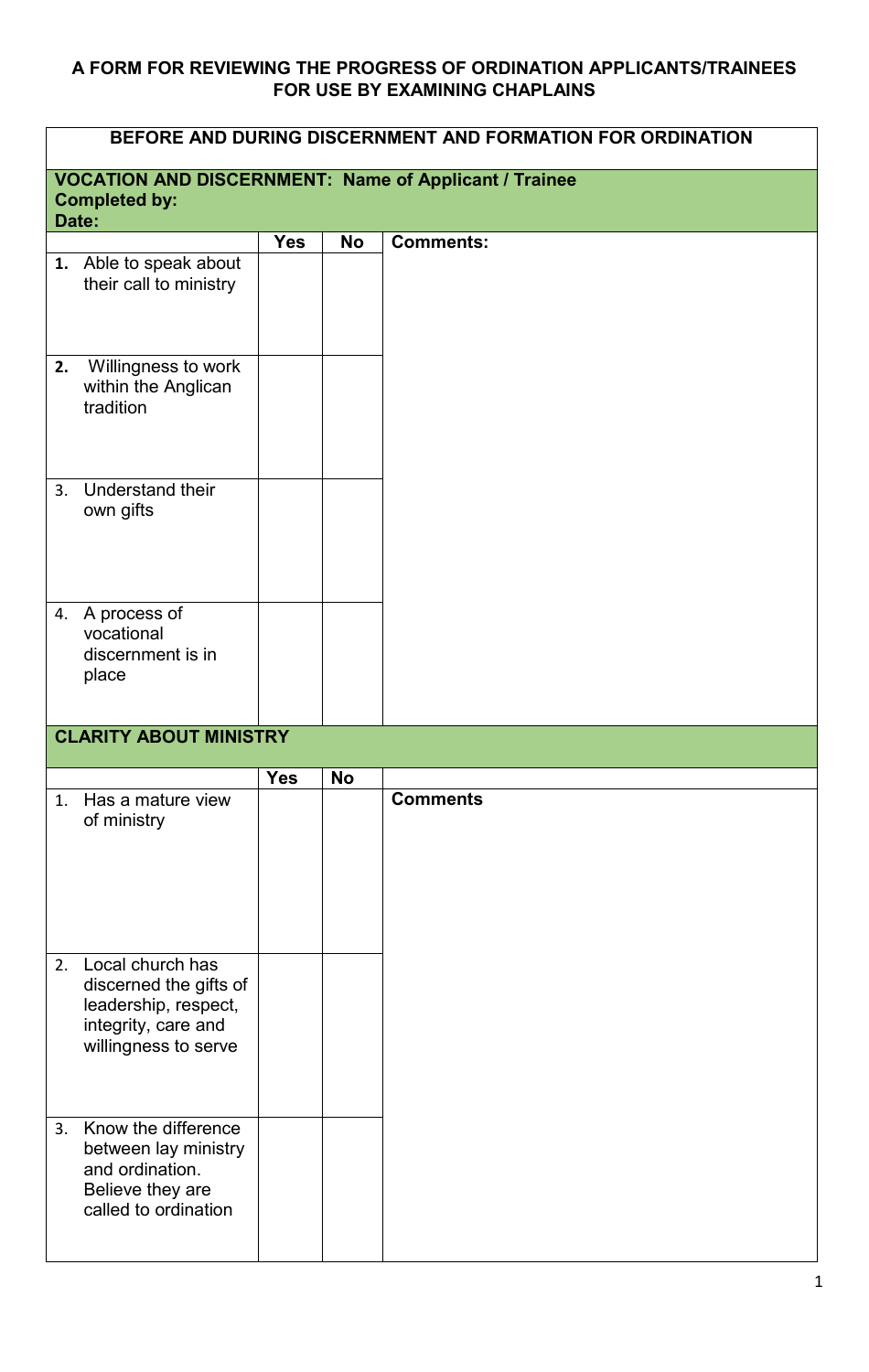|    | <b>SPIRITUALITY AND FAITH</b>                                           |            |           |                  |  |
|----|-------------------------------------------------------------------------|------------|-----------|------------------|--|
|    |                                                                         | <b>Yes</b> | <b>No</b> |                  |  |
| 1. | Commitment to<br>Christ and capacity<br>to share the Gospel             |            |           | <b>Comments:</b> |  |
| 2. | Evidence of spiritual<br>disciplines such as<br>prayer and worship      |            |           |                  |  |
|    | 3. Reading the bible<br>and praying<br>systematically                   |            |           |                  |  |
| 4. | Able to talk about<br>God freely and<br>demonstrate the<br>love of God. |            |           |                  |  |
|    | 5. Enquiring faith<br>through Anglican<br>common prayer                 |            |           |                  |  |
|    | PERSONALITY, CHARACTER AND INTEGRITY                                    |            |           |                  |  |
|    |                                                                         | <b>Yes</b> | <b>No</b> |                  |  |
| 1. | Mature, stable and<br>able to face<br>pressure                          |            |           | <b>Comments:</b> |  |
|    | 2. Shows integrity                                                      |            |           |                  |  |
| 3. | No unresolved<br>personal, spiritual or<br>psychological<br>problems    |            |           |                  |  |
|    | 4. Aware of society's<br>ethical issues                                 |            |           |                  |  |
|    |                                                                         |            |           |                  |  |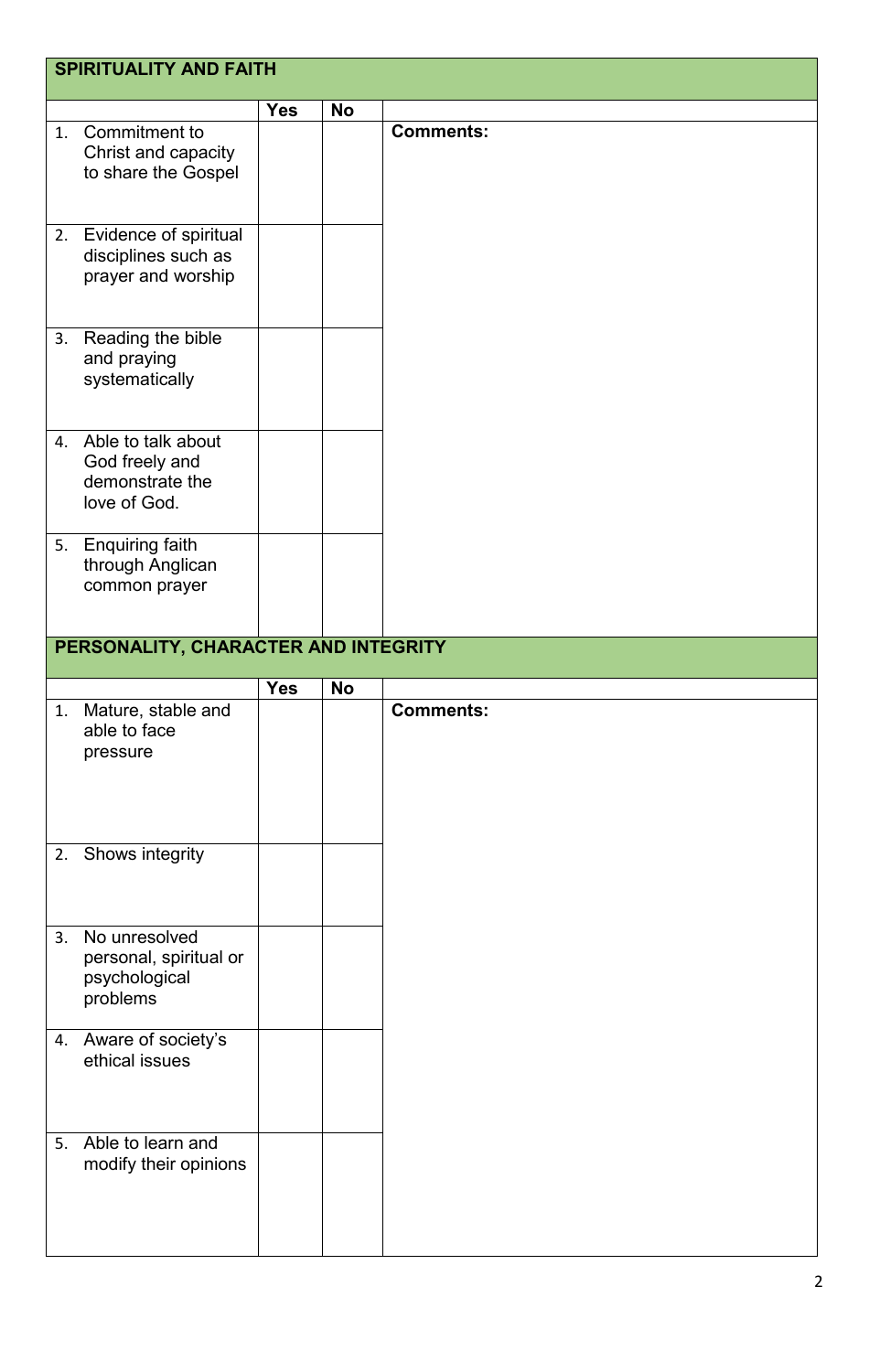|    | <b>LEADERSHIP AND COLLABORATION</b>                                                  |            |           |                  |  |  |
|----|--------------------------------------------------------------------------------------|------------|-----------|------------------|--|--|
|    |                                                                                      | <b>Yes</b> | <b>No</b> |                  |  |  |
|    | 1. Has potential<br>leadership in church<br>and community                            |            |           | <b>Comments:</b> |  |  |
|    | 2. An example of faith<br>and discipleship                                           |            |           |                  |  |  |
| 3. | Collaborates<br>effectively                                                          |            |           |                  |  |  |
|    | 4. Has potential to<br>guide and shape the<br>church in God's<br>mission             |            |           |                  |  |  |
|    | <b>RELATIONSHIPS</b>                                                                 |            |           |                  |  |  |
|    |                                                                                      | <b>Yes</b> | <b>No</b> |                  |  |  |
| 1. | Self-aware and self-<br>accepting                                                    |            |           | <b>Comments:</b> |  |  |
|    | 2. Respect the<br>church's view on<br>sexual morality                                |            |           |                  |  |  |
| 3. | Recognised and<br>respected leaders in<br>the congregation<br>and wider<br>community |            |           |                  |  |  |
| 4. | Establish good<br>relationships with<br>different types of<br>people                 |            |           |                  |  |  |
| 5. | Aware of the<br>demands of human<br>relationships                                    |            |           |                  |  |  |